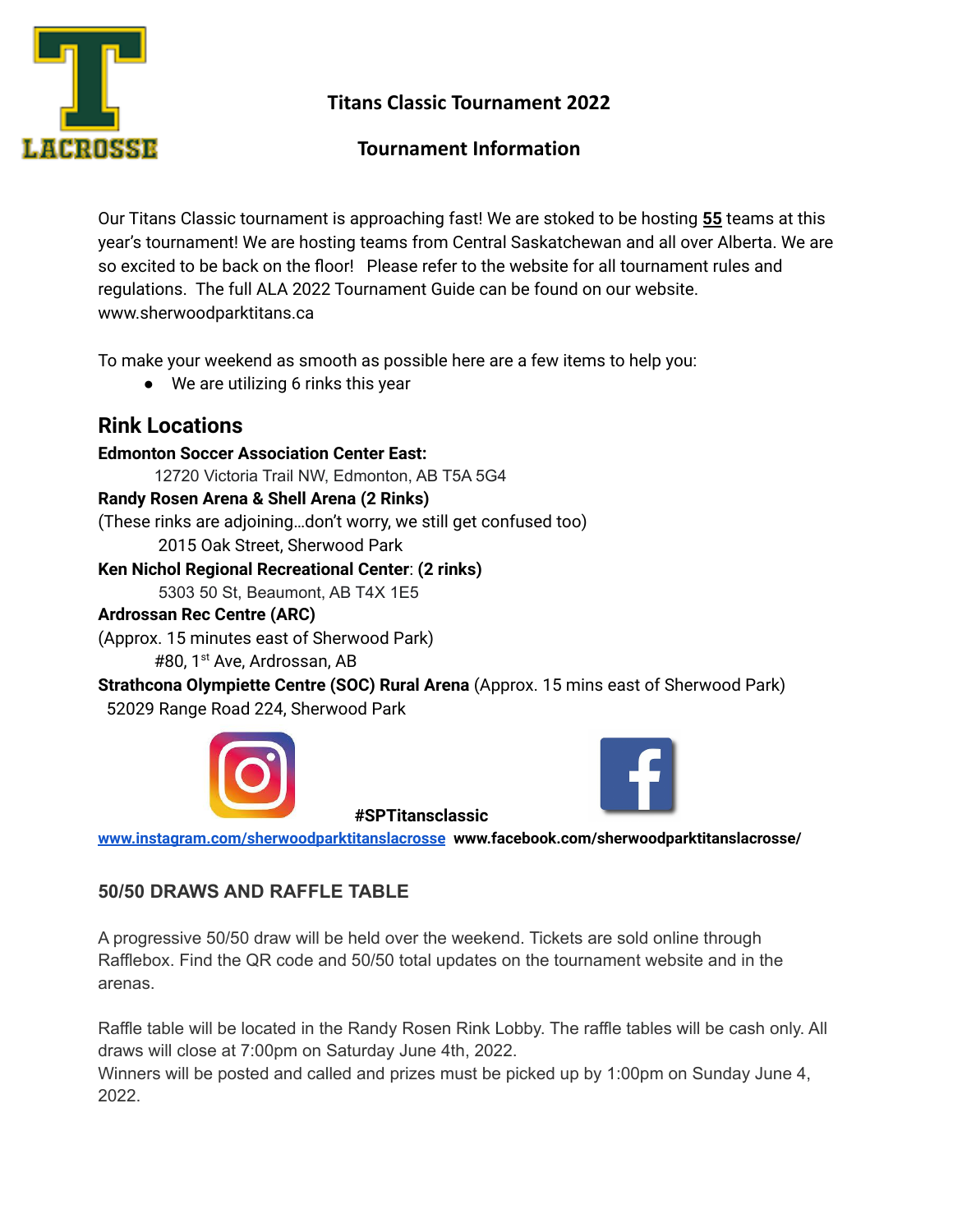

**Titans Classic Tournament 2022**

### **Tournament Information**

# **Important Tips!**

**Team managers/coaches** will be required to pick up their packages of swag and player game awards at their first game. Each team will be responsible for keeping these as they cannot be supplied again if lost or damaged.

Team managers/coaches please ensure a clean environment for all participants, please leave the dressing rooms clean after each use. Your team will be responsible for any damages.

Team managers/coaches please let your players know that no lacrosse balls are to be used outside of the playing field. Balls will be confiscated, and your team will be responsible for damages.

Titans Classic embraces the spirit of fair play and sportsmanship. Abuse of any kind, by anyone, towards players, referees, timebox volunteers, coaches, fans, etc., WILL NOT BE TOLERATED.

#### **Time Box:**

**HOME team** will supply **TWO** (2) people for the time box

- **AWAY team** will supply **TWO** (2) people for the time box
- Scoreboard, Shot Clock, Scoresheet, Penalty Box gate
- Volunteers **must** be 16 years of age or older

#### **Games Sheets**

- **HOME team** is responsible for picking up the sheets from the raffle/registration table
- Please make sure any referee write up are turned in with the game sheets
- Please ensure any affiliates or overage or underage are specified on the game sheet.
- **HOME team** is responsible to return **ALL COPIES** of the game sheet to the registration/raffle tables at the end of every game.
- Then the home team gets 1 copy and the away team gets 1 copy with the top 2 copies going to the tournament host.

#### **Games**

● Teams supply their own warm-up balls, with the "**home**" **team** supplying the game balls. **Note: If games fall behind schedule, on-floor warm-ups, rest periods, stop time, or game time may be reduced or eliminated**. **NO games will end in a Tie.**